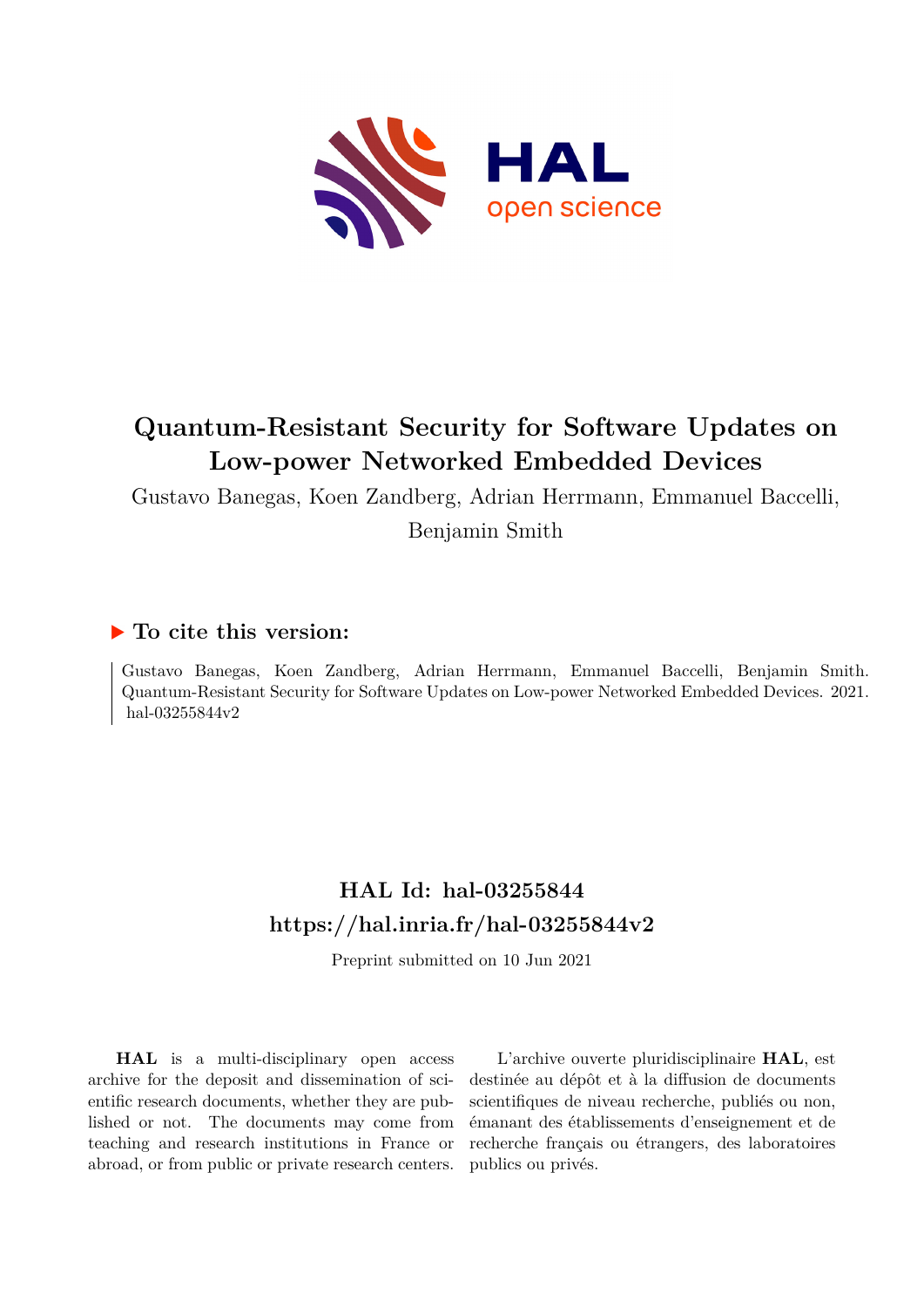# Quantum-Resistant Security for Software Updates on Low-power Networked Embedded Devices

Gustavo Banegas<sup>∗</sup> gustavo@cryptme.in Inria and Laboratoire d'Informatique de l'École Polytechnique, Institut Polytechnique de Paris Palaiseau, France

Koen Zandberg<sup>∗</sup> koen.zandberg@inria.fr Inria Saclay, France

Adrian Herrmann adrian.herrmann@fu-berlin.de Freie Universität Berlin Berlin, Germany

Emmanuel Baccelli emmanuel.baccelli@inria.fr Inria Saclay, France

# ABSTRACT

As the Internet of Things (IoT) rolls out today to devices whose lifetime may well exceed a decade, conservative threat models should consider attackers with access to quantum computing power. The SUIT standard (specified by the IETF) defines a security architecture for IoT software updates, standardizing the metadata and the cryptographic tools—namely, digital signatures and hash functions—that guarantee the legitimacy of software updates. While the performance of SUIT has previously been evaluated in the pre-quantum context, it has not yet been studied in a post-quantum context. Taking the open-source implementation of SUIT available in RIOT as a case study, we overview post-quantum considerations, and quantum-resistant digital signatures in particular, focusing on lowpower, microcontroller-based IoT devices which have stringent resource constraints in terms of memory, CPU, and energy consumption. We benchmark a selection of proposed post-quantum signature schemes (LMS, Falcon, and Dilithium) and compare them with current pre-quantum signature schemes (Ed25519 and ECDSA). Our benchmarks are carried out on a variety of IoT hardware including ARM Cortex-M, RISC-V, and Espressif (ESP32), which form the bulk of modern 32-bit microcontroller architectures. We interpret our benchmark results in the context of SUIT, and estimate the real-world impact of post-quantum alternatives for a range of typical software update categories.

# CCS CONCEPTS

• Computer systems organization → Embedded systems.

# **KEYWORDS**

Post-quantum, Security, IoT, Microcontroller, Embedded systems

# 1 INTRODUCTION

Decades of experience with the Internet and networked software has brought about the motto you can't secure what you can't update. Meanwhile, recent technological and societal trends have fuelled

Benjamin Smith smith@lix.polytechnique.fr Inria and Laboratoire d'Informatique de l'École Polytechnique, Institut Polytechnique de Paris Palaiseau, France

the massive deployment of cyberphysical systems; these systems are increasingly pervasive, and we are increasingly dependent on their functionalities. A so-called Internet of Things (IoT) emerges, weaving together an extremely wide variety of machines (embedded software and hardware) which are required to cooperate via the network, at large scale.

Unpatched (or worse: unpatchable) devices quickly become liabilities. Exploits weaponizing compromised IoT devices are demonstrated time and again, sometimes spectacularly as with botnets such as Mirai [2, 9]. The twist is, however, that the cure can become a disease: software updates are themselves an attack vector. Attacks can consist in lacing a legitimate software update with malware, compromising the updated device in effect [53]. Once IoT devices are deployed, up and running, it thus becomes crucial to have answers ready to the following questions:

- How/when is software embedded in IoT devices updated?
- How are software updates secured?
- What level of security is provided?

In this paper we tackle these questions, focusing on low-power IoT devices, and anticipating attackers which may possess quantumcomputing power.

Low-power IoT characteristics. A prominent and particularly challenging component of IoT deployments consists in integrating low-power, resource-constrained IoT devices into the distributed system. These devices are typically based on low-cost microcontrollers (e.g., ARM Cortex M, RISC-V, ESP), which interconnect via a low-power radio (e.g., BLE, IEEE 802.15.4, LoRa) or via a wired communication bus. An estimated 250 billion microcontrollers are in use today around the globe [36]. Compared to microprocessor-based devices, microcontrollers aim for a different trade-off: They offer much smaller capacity in computing, networking, memory [20], in order to achieve radically lower energy consumption and a tiny price tag (<1\$ unit price). To give an idea, it is not uncommon to have a memory budget of 64 kB of RAM and 500 kB of ROM (flash) in total for the whole embedded system software—including drivers, crypto libraries, OS kernel, network stack and application

<sup>∗</sup>These authors contributed equally to this work.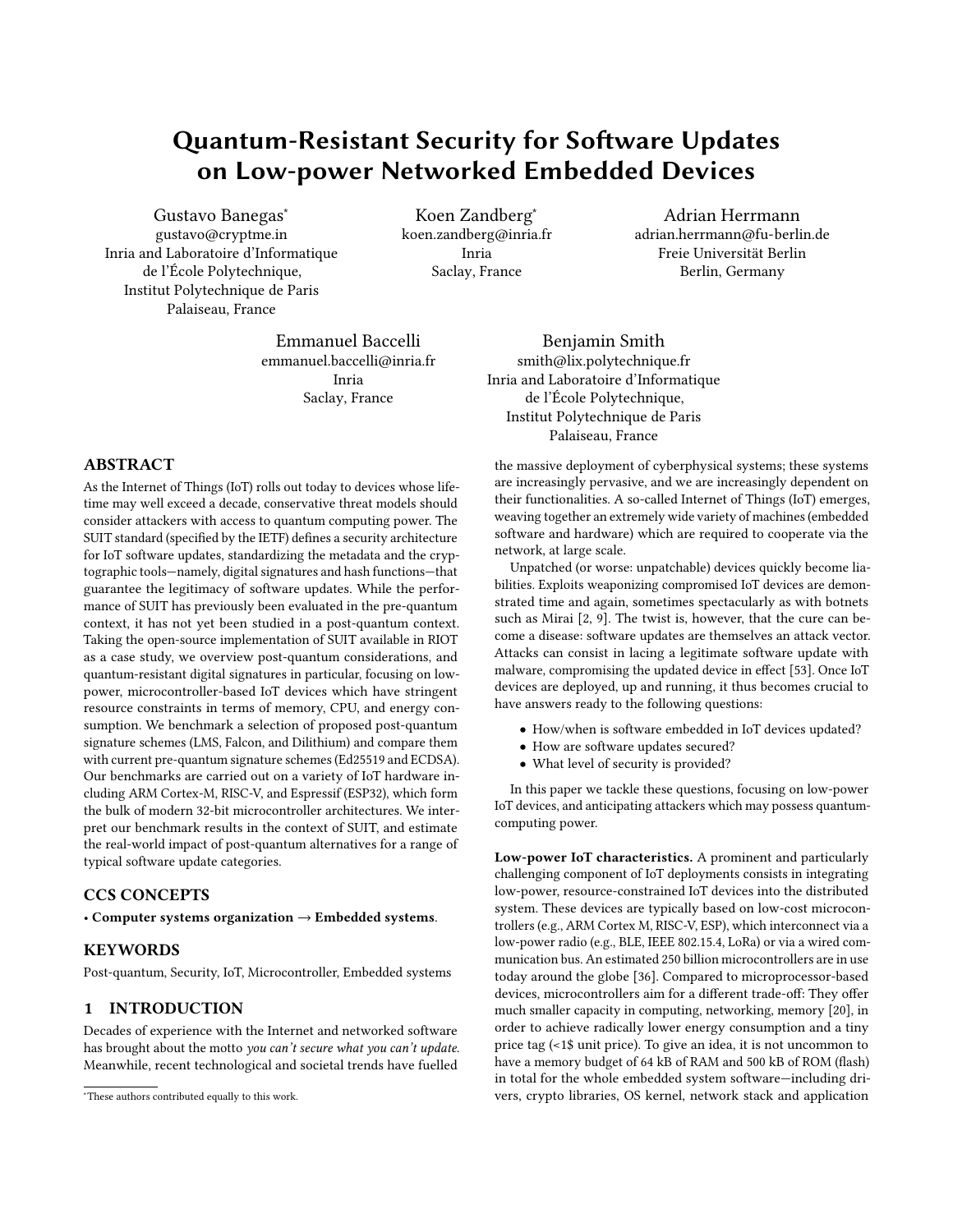logic. Nonetheless, the functionalities and services provided by constrained microcontroller-based devices are as crucial as those of other, less constrained elements in the cyberphysical system.

Quantum adversaries. Robust and commoditized quantum computers still sound futuristic today. While it would be hazardous to predict the imminence of a breakthrough, progress in this domain has picked up substantially. Among others, prominent Big Tech (including Google, IBM, Intel, Microsoft) have already been designing, building and operating small quantum computers over the last years. Currently, the capacity of existing quantum computers are being incrementally enhanced with more quantum bits, which steadily improves their performance. As the lifetime of IoT devices rolled out today can largely exceed a decade, conservative threat models should consider attackers which benefit from quantum-computing power, on top of traditional computing power.

Post-quantum cryptography. Post-quantum cryptosystems (and in particular, post-quantum signature schemes) are designed to run on contemporary hardware, yet resist adversaries equipped with both classical and quantum computers. There are many signature schemes that claim post-quantum security, some old and some new, but until now none has seen wide deployment. Recent international research on post-quantum schemes has revolved around the National Institute of Standards and Technology (NIST) Post-Quantum Cryptography project [54], which aims to distinguish a limited number of candidate schemes for eventual standardization. This process is currently in its third round, and draft standards are expected between 2022 and 2024.

Quantum-resistant security for low-power IoT. Let's get back to the motto you can't secure what you can't update (securely). In our quest for quantum-resistant security, a first order priority is to guarantee in a future-proof manner that software updates received via the network on low-power IoT devices are legitimate. When verifying the legitimacy of a software update, the crucial cryptographic tool is a digital signature. Open standards targeting IoT security (such as the IETF [59]) specify the safe usage of a variety of digital signature schemes to secure software updates on low-power devices, including one scheme (LMS [48]) that offers quantum resistance.

The questions that we aim to answer in this paper are:

- How do post-quantum security costs compare to typical prequantum security costs?
- What is the footprint of quantum resistance security, relative to typical low-power operating system footprints?
- What are the potential alternatives for post-quantum digital signature schemes to secure IoT software updates?
- What hash functions should be used in this context?

We will address these questions under the assumption that we want to achieve, and maintain, a standard level of 128-bit conventional security (matching current internet security standards) and NIST Level 1 post-quantum security.

# 2 RELATED WORK

The performance of pre-quantum digital signature schemes in the context of secure software updates on various Cortex-M microcontrollers is evaluated in [62]. Various NIST candidate post-quantum schemes are compared as component algorithms in TLS 1.3 in [58], analyzing performance, security, and key and signature sizes, as well as the impact of post-quantum authentication on TLS 1.3 handshakes in realistic network conditions, while [45] shows a real life experiment with clients using two post-quantum schemes: an isogeny-based algorithm (SIKE) and a lattice-based algorithm (HRSS). More recently, another experiment with different schemes was conducted by Cloudflare [23, 56].

For pure post-quantum cryptographic implementation work targeting microcontrollers, [21] evaluates the performance of stateful LMS on Cortex-M4 microcontrollers, while pqm4 [42] aims to implement and benchmark NIST candidate schemes on Cortex-M4, with M4 assembly subroutines plugged into some of the PQClean implementations. (Note that among the NIST candidate signature schemes, PQClean implements only Dilithium, Falcon, Rainbow, and SPHINCS+; of these, pqm4 implements only Dilithium and Falcon.) Software verifying SPHINCS, RainbowI, GEMSS, Dilithium2, and Falcon-512 signatures in Cortex-M3 using less than 8 kB of RAM is presented in [33].

Many post-quantum digital signature schemes use SHA3 hashing primitives under the hood. While the performance of SHA3 implementations in hardware (FGPA) have been studied in work such as [34, 41, 43], surprisingly few studies focus on the performance of software implementations of this standard hashing primitive on low-power microcontrollers. Some prior work exists in this domain with particular focus on 8-bit microcontrollers [13, 44]. Another prior study has focused on comparing the performance of Keccak variants on 32-bit ARM Cortex-M microcontrollers in [35].

Paper contributions & outline. The main contributions of this paper are:

- We provide an overview of the SUIT specification for secure software updates on low-power IoT devices, using its open-source implementation in a common operating system (RIOT) as case study; We show how crypto primitives including digital signatures and hash functions are used in compliance with SUIT;
- We analyze post-quantum considerations for SUIT-compliant hash functions, which we benchmark on low-power 32-bit microcontrollers;
- We survey quantum-resistant digital signature schemes, and derive a selection of schemes most applicable for the secure IoT software update use case;
- We benchmark signature schemes on heterogeneous lowpower IoT hardware based on popular 32-bit microcontrollers (ARM Cortex-M, RISC-V and ESP32);
- We compare the performance of quantum-resistant digital signature schemes (LMS, Dilithium, and Falcon) against that of typical pre-quantum schemes (Ed25519, and secp256);
- We conclude on the cost of post-quantum security, and outline perspectives for low-power IoT.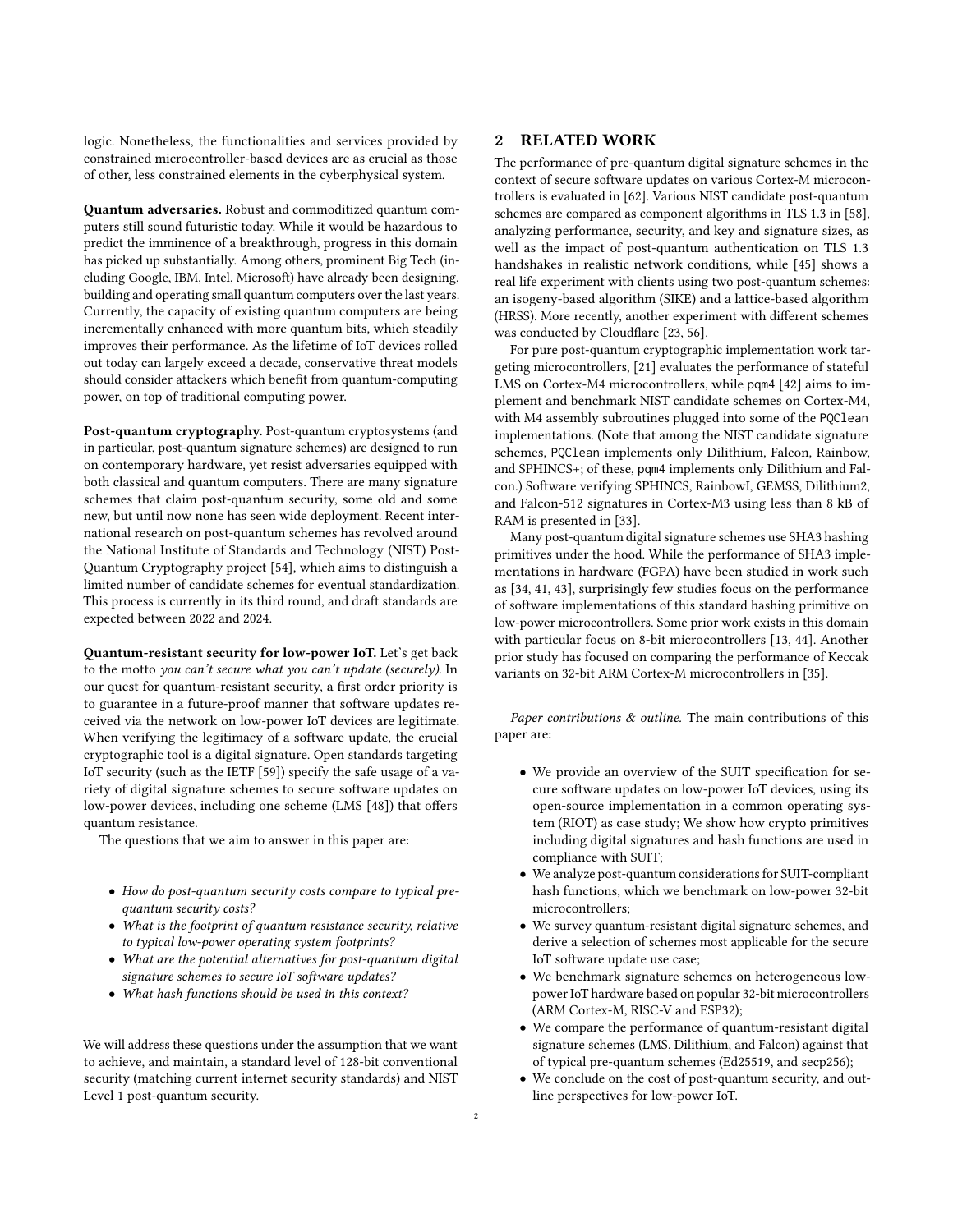# 3 CASE STUDY: LOW-POWER SOFTWARE UPDATES WITH SUIT

The IETF standardizes the SUIT specifications (Software Updates for Internet of Things [50, 51]), which define a security architecture, standard metadata and cryptographic schemes able to secure IoT software updates, applicable on microcontroller-based devices. An open-source implementation of the SUIT workflow is for example available in RIOT [61], a common operating system for low-power IoT devices [12] which we use as base for our case study.

# 3.1 SUIT Workflow

The SUIT workflow is shown in Fig. 1. This workflow consists of a preliminary phase (Phase 0) whereby the authorized maintainer produces and flashes the IoT devices with commissioning material: the bootloader, the initial image, and authorized crypto material.

Once the IoT device is commissioned, up and running, the maintainer can trigger iterations through cycles of phases 1-5, whereby the authorized maintainer can build a new image (Phase 1), hash and sign the corresponding standard metadata (the so-called SUIT manifest, Phase 2) and transfer to the device over the network via a repository (e.g. a CoAP resource directory). The IoT device can then fetch the update and the SUIT manifest from the repository (Phase 3), proceed to verify the signature and the hash (Phase 4), and upon successful verification, the new software is installed and booted (Phase 5), otherwise the update is dropped.

Using the metadata and the cryptographic primitives as specified by SUIT, the IoT device can mitigate attacks using software updates as vector, such as:

- Tampered/Unauthorized Firmware Update Attacks: An attacker may try to update the IoT device with a modified and intentionally flawed firmware image. To counter this threat, SUIT specifies the use of digital signatures on a hash of the image binary and the metadata to ensure integrity of both the firmware and its metadata.
- Firmware Update Replay Attacks: An attacker may try to replay a valid, but old (known-to-be-flawed) firmware. This threat is mitigated by using a sequence number used in the metadata, which is increased with every new firmware update.
- Firmware Update Mismatch Attacks: An attacker may try replaying a firmware update that is authentic, but for an incompatible device. To counter this threat, SUIT specifies the inclusion of device-specific conditions, which can be verified before installing a firmware image, thereby preventing the device from using an incompatible firmware image.

For a more complete documentation of attacks that are mitigated with SUIT we refer readers to [49].

SUIT Cryptographic Tools. As depicted in Fig. 1, cryptographic tools on which software updates in general and SUIT in particular rely are a digital signature scheme and a hash function. On the one hand, the digital signature authenticates the software update binary. On the other hand, to make the signature verification less cumbersome, the signature is not performed on the software update binary itself, but on a hash of the software update binary. Thus, this hash function is also a crucial cryptographic primitive in the

SUIT workflow. Fig. 1 depicts this workflow combining SHA-256 hashing and Ed25519 signatures.

#### 3.2 Hash Functions with SUIT

The metadata of the update (specified by the SUIT Manifest [50]) includes a cryptographic hash of the sofware update binary. To be considered secure, a cryptographic hash function  $H : \{0,1\}^* \rightarrow$  ${0, 1}^l$ , where  $l > 0$ , must have the following properties:

- Preimage resistance: Given a hash value  $h$ , it should be infeasible to find any input *m* such that  $h = H(m)$ ;
- Second preimage resistance: Given an input  $m_1$ , it should be infeasible to find a different input  $m_2$  such that  $H(m_1) =$  $H(m<sub>2</sub>)$ :
- Collision resistance: It should be infeasible to find two different inputs  $m_1$  and  $m_2$  such that  $H(m_1) = H(m_2)$ .

The SUIT standard specification [50] allows for the use of the following hash functions:

- SHA-2: either 224-, 256-, 384-, or 512-bit output;
- SHA-3: either 224-, 256-, 384-, or 512-bit output.

Background on SHA-2. This algorithm is a well-known secure hash function developed in the early 90's and standardized in 2001 by NIST in [1]. SHA-2 is based on the Merkle-Damgård construction, and executes several rounds of a compression function. SHA-2 presents 4 different digest sizes (i.e., output lengths): 224, 256, 384, and 512 bits. SHA-2 is widely used in several applications, including TLS, SSL, PGP, SSH, and many others. The main reason for this is that it is a stable and secure function: The best known attacks against SHA-2 break preimage resistance for 52 out of 64 rounds (for SHA-256), and 57 out of 80 rounds (for SHA-512). For collision resistance, the only attack is against 46 out of 64 rounds of SHA-256.

Background on SHA-3. This hash algorithm was standardized in 2015 by NIST in FIPS 202 [30]. SHA-3's basic primitive is called Keccak [18], which is built using the sponge construction (differing from SHA-2's Merlke–Damgård construction). This gives SHA-3 the advantage of resisting known attacks on Merkle–Damgård hash functions (like SHA-2). Like SHA-2, SHA-3 presents 4 different digest sizes: 224, 256, 384, and 512 bits. Sponge-based functions can "absorb" any amount of data, and then "squeeze" any amount of output, thus providing an extendable output function (XOF) that can be used for purposes beyond just hashing. The Keccak-based XOF specified in FIPS 202 is called SHAKE.

#### 3.2.1 Post-Quantum Considerations.

There are few quantum attacks against SHA-2 and SHA-3 in literature. Recently, [14] showed that it is possible to parallelize Grover's algorithm to find preimages of hash functions, and this attack applies to both Merkle–Damgård hashes (e.g. SHA-2) and Spongebased hashes (e.g. SHA-3). For collision resistance, the state-ofthe-art in quantum collision search does not drastically reduce the complexity with respect to classical algorithms, as shown in [24]. On the other hand, classical attacks for SHA-2 might become a reality, as shown in [29].

#### 3.2.2 Low-Power IoT Considerations.

Low-power systems should be able to run hash functions in the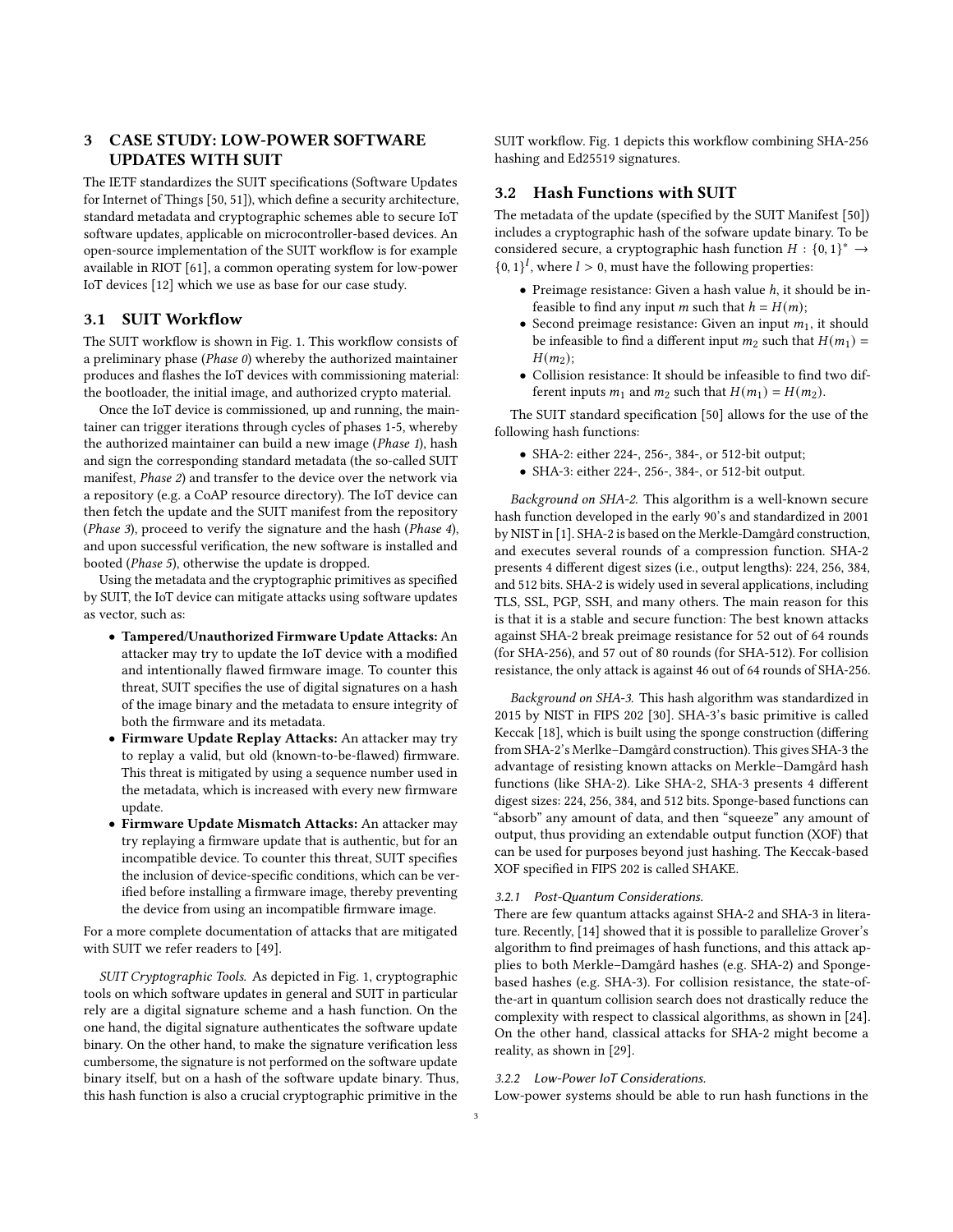

Figure 1: SUIT secure software update workflow.

smallest amount of time and using as little power as possible. Minimal memory (RAM and flash) usage are also desirable. In this context, since we aim for 128-bit security, the two functions we should consider for SUIT are SHA-256 and SHA3-256.

Table 1 shows the amount of flash memory taken up by RIOT's default implementation of SHA-256, and compares it with the footprint of two different SHA3-256 implementations: one optimized for flash memory, and the other optimized for speed on an ARM Cortex-M4 microcontroller (ARMv7M architectures). Next, Figure 3 shows the execution speed of hash operations using these different implementations on an ARM Cortex M4 microcontroller. Finally, Figure 2 compares the RAM (stack) memory used by these implementations. We observe that RAM usage is roughly equivalent across the different implementations, but speed and flash can vary widely for the SHA-3 implementations. Basically, SHA3-256 can offer slightly faster execution compared to SHA-256, but at the price of a 10× larger flash footprint. For a flash footprint similar to SHA-256, the comparative speed of SHA3-256 diminishes drastically for larger inputs. For more detailed analysis, we refer readers to a previous study [35] comparing different Keccak variants on microcontrollers.

Table 1: ROM (flash memory) footprint of SHA2 and SHA3 on an ARM Cortex-M4 microcontroller.

| <i>SHA-256</i>       | 1008 bytes  |
|----------------------|-------------|
| SHA3-256 compact     | 1692 bytes  |
| SHA3-256 fast-ARMv7M | 11548 bytes |

3.2.3 Conclusions on SUIT Hash Functions for Post-Quantum. Based on our analysis, there are no direct post-quantum aspects to consider here. Rather, the decision of which hash function to use should be driven by low-power criteria, and by other indirect post-quantum aspects detailed below.

Let's distinguish broad categories for low-power IoT software updates:

(1) Software module update (~5kB)

In cases (1) and (2), the updated software does not include the hash

(4) Large firmware update (~250kB)

(2) Small firmware update without crypto (~50kB) (3) Small firmware update with crypto (~50kB)

function implementation (the cryptographic tools are external, e.g., in a bootloader). In such cases, the flash memory footprint overhead for the hash function in use is of no concern, and SHA3-256 (optimized for speed) is the best choice. In cases (2) and (3), however, the updated software includes the cryptographic tools and the hash function code; thus, a tradeoff appears. For small firmware updates, a 10 kB flash overhead represents a significant 25% bump in what needs to be stored on the device and transmitted over the network. As updates are infrequent, execution speed may be considered less of a priority, and thus both SHA-256 and flash-optimized SHA3-256 are valid options. For larger updates, the storage and transfer overhead is negligible, so speed-optimized SHA3-256 is the best option again.

Let us now consider a complementary perspective: We observe that most of the quantum-resistant digital signature schemes use SHA-3 in their constructions. In fact, the NIST competition candidates for the upcoming post-quantum signature standard are required to be SHA-3/SHAKE compatible, because that is the current US standard. In this respect, as code footprint on IoT devices is very limited, factorization is typically desirable: There is an opportunity to implement a single hash function (used both for hashing and for signing) in order to use less flash memory.

For these reasons, we SHA3-256 is the primary choice in our case-study.

#### 3.3 Digital Signatures with SUIT

The SUIT architecture relies on the software update distributor (i.e., the authorized maintainer in Figure 1) issuing a long-term public-private key pair, and the public key being pre-installed on the IoT device(s) to be updated, during the commissioning (Phase 0) shown in Fig. 1). This key pair is used to generate and verify a digital signature on the IoT software update. Digital signature use in SUIT is specified in the COSE standard [55], which defines how to sign and encrypt compact (CBOR) binary serialized objects. COSE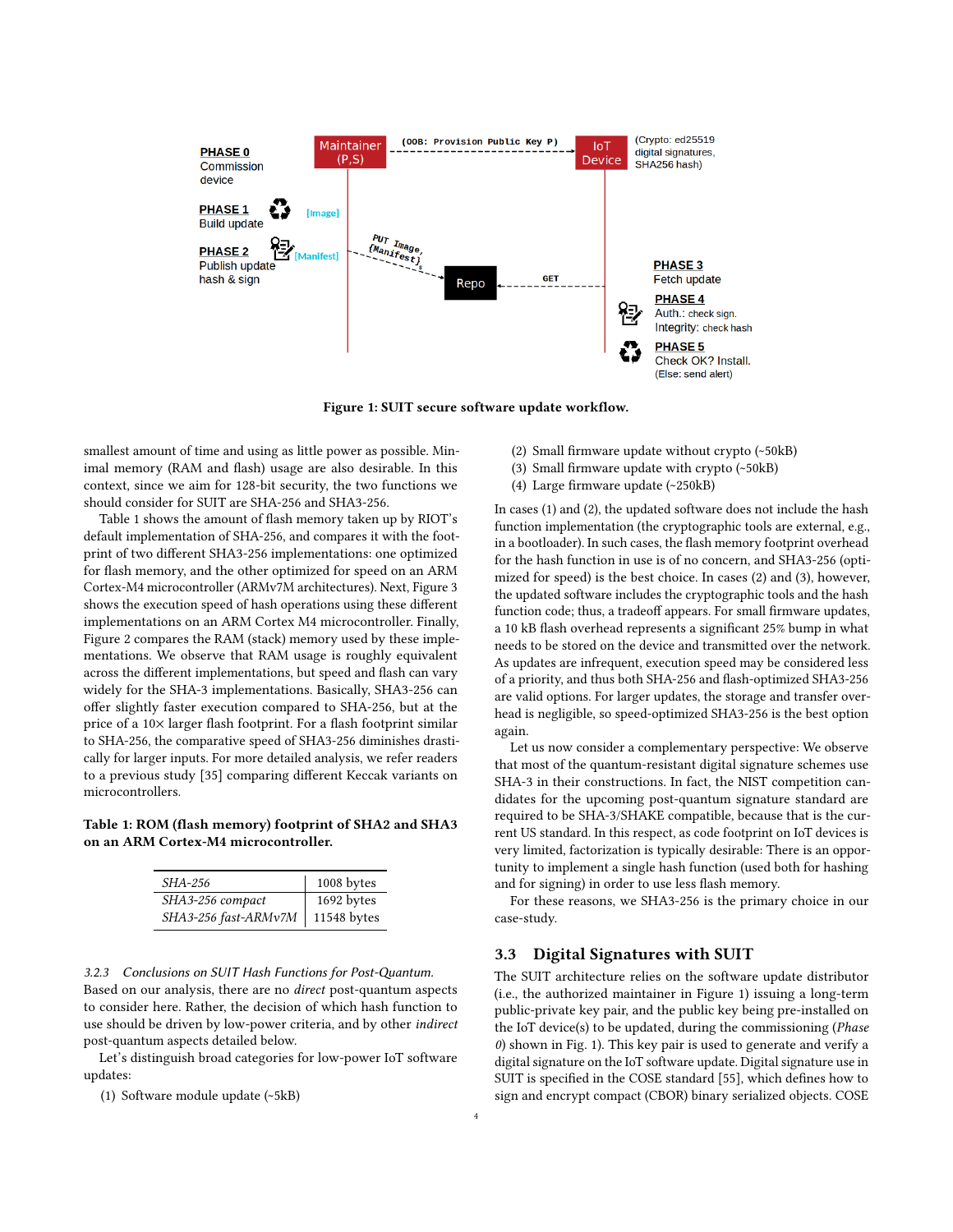

Figure 2: RAM (stack) usage of SHA2 and SHA3 on an ARM Cortex-M4 microcontroller.

standardizes the use of elliptic-curve digital signature schemes using the following state-of-the-art elliptic curves:

- Curve25519 (Ed25519), Curve448 (Ed448);
- NIST P-256, P-384, P-521.

These elliptic-curve schemes are desirable as they offer very small public (and private) keys at 32 bytes each and 64-byte signatures. To give some concrete perspective, Figure 4 shows the memory footprint of SUIT and related software components when using Ed25519, compared to the whole software embedded on the IoT device. For this measurement we used the available open-source RIOT implementation, which we build for, and run on a popular low-power IoT board based on an ARM Cortex-M4 microcontroller (the Nordic nRF52840 Development Kit). The flash memory footprint of this firmware is 52.5 kB and the RAM (stack) usage is 16.3 kB.

In particular, we observe that in this typical pre-quantum configuration, out of a  $\approx$  50 kB total flash footprint, the crypto represents a minor part of the footprint (under 15%). Furthermore, the SUIT manifest itself can remain small, because the elliptic-curve signature adds 15% to the size of the SUIT manifest metadata and less than 0.1% to the data that must be transferred over the network, counting the manifest and the firmware binary as depicted in Table 2.

Table 2: SUIT firmware update network transfer cost, using minimal metadata, Ed25519 signatures, SHA-256 hashing.

|                | Network Payload |
|----------------|-----------------|
| SUIT metadata  | 419 bytes       |
| SUIT signature | 64 bytes        |
| OS firmware    | 52485 bytes     |

#### 3.3.1 Post-Quantum Considerations.

Elliptic-curve schemes are advantageous because they provide high security guarantees even though keys and signatures are very small. However, the security of elliptic-curve signatures is guaranteed by the hardness of the elliptic-curve Discrete Logarithm Problem,



Figure 3: Execution speed of SHA2 and SHA3, versus input size in bytes, on an ARM Cortex-M4 microcontroller.



Figure 4: Flash memory compostion of SUIT-enabled RIOT firmware with typical pre-quantum configuration using Ed25519 signatures and SHA-256 hashing (total footprint 52.5 kB).

which can be solved efficiently on large quantum computers using Shor's algorithm [15, 37, 57].

It is important to note that a breakthrough in quantum computing at a time  $T$  will not affect the security of elliptic-curve signatures generated before  $T$ , but it would certainly destroy the security of any elliptic-curve signatures generated after  $T$ . In our use case, the distributor's key pair has a very long planned lifetime, possibly equal to that of the devices to be updated; securely updating the key itself will be impossible, or at least undesirable. We therefore need to build-in resistance to the quantum threat in anticipation of such a development.

#### 3.3.2 Low-Power IoT Considerations.

The range of post-quantum signature schemes considered as potential replacements for elliptic-curve signatures is wide and diverse, and the idiosyncrasies that distinguish the various schemes are exaggerated by the constraints of low-power IoT devices. However, all of these schemes have public key and signature sizes that are one or two orders of magnitude larger than the elliptic-curve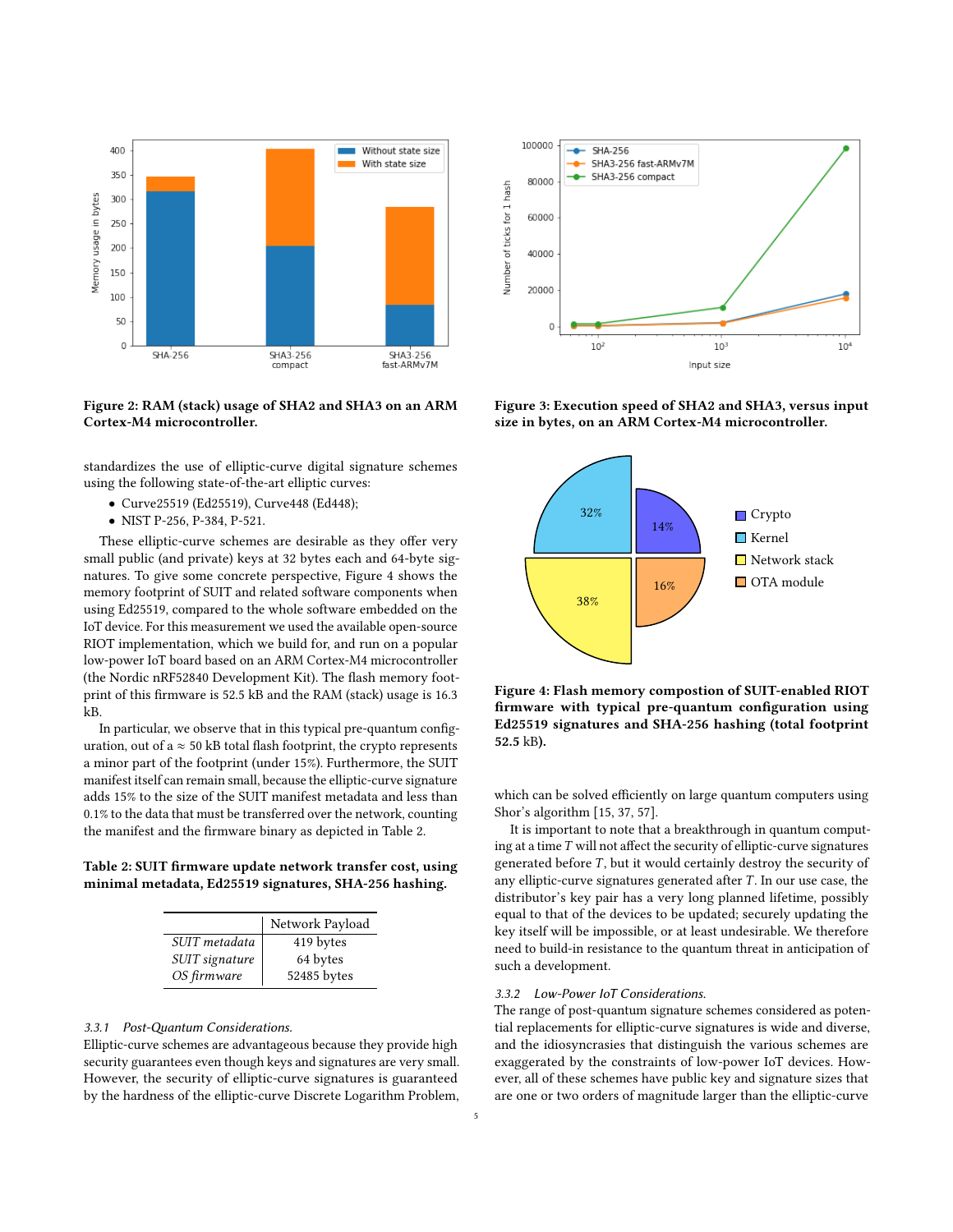equivalents. Post-quantum signatures are therefore far from dropin replacements; they represent a significant research challenge for microcontroller and IoT implementations.

Nevertheless, the IETF recently initiated the standardization of alternative signature schemes with COSE/SUIT which aim to offer quantum-resistant security levels, such as LMS [48]. In the next sections, we survey alternative quantum-resistant schemes, and give an experimental comparison of their performance against that of state-of-the-art pre-quantum digital signature schemes as used in SUIT.

### 4 POST-QUANTUM DIGITAL SIGNATURES

The signature schemes that we consider target at least NIST Level 1 for post-quantum security. This is the basic security level proposed by NIST as part of its Post-Quantum Cryptography (PQC) Standardization Project [54]. Level 1 security includes both 128 bits of classical security, and an equivalent level of security with respect to some model of quantum computation. That is, an adversary should require on the order of  $2^{128}$  operations to gain any non-negligible advantage when attacking the scheme, even if this adversary benefits from quantum computing power. For example, this is the amount of required work for an adversary to have any chance of forging a signature on a new message, under a given public key. This 128-bit security level is now standard in mainstream internet applications requiring long-term security.

#### 4.1 Post-quantum signature paradigms

Post-quantum signatures, like other post-quantum protocols, form natural families according to the sources of underlying hard problems that guarantee their security:

Hash-based signatures. Hash-based signatures are among the oldest digital signature schemes. Their security is based on the difficulty of inverting cryptographic hash functions. The security assumptions have been well studied, which gives an academic maturity to the problem. Important contemporary examples include XMSS [38], LMS [48], and the NIST Round 3 alternatate candidate SPHINCS+ [10]. Hash-based signatures tend to offer very fast verification, though this comes at the cost of very large signatures.

Lattice-based signatures. "Lattice-based" schemes are based on hard problems in Euclidean lattices, and related problems like Learning With Errors (LWE). Contemporary examples of lattice-based signatures include the NIST Round 3 finalists Dilithium [11], based on the module-LWE problem, and Falcon [32], based on the NTRU problem. These schemes offer fast signing and verification, at the cost of relatively large signatures.

Multivariate signatures. The security of "multivariate" schemes is based on the difficulty of solving certain low-degree polynomial systems in many variables. Important contemporary examples of multivariate signatures include the NIST Round 3 finalist Rainbow [26], and alternate candidate GeMSS [22]. Multivariate signatures like Rainbow and GeMSS are interesting because they offer extremely small signature sizes, though this comes at the cost of extremely large public keys. However, recent analysis as in [19] has brought their security levels into question.

Isogeny-based signatures. Isogeny-based cryptosystems are based on the difficulty of computing unknown isogenies between elliptic curves. They inherit small key sizes from conventional elliptic-curve cryptography (ECC), which makes them interesting for microcontroller applications, but they also inherit (and increase) ECC's burden of heavy algebraic calculations. SIKE [39] is a NIST Round 3 alternate candidate for key establishment, but no isogeny-based signatures were submitted to the NIST PQC project—for the simple reason that no reasonable algorithms existed before the project deadline. Recent proposals such as SQISign [31] offer small parameters that are attractive for microcontroller applications, albeit at the cost of very slow runtimes. However, these signature schemes have not yet been subjected to extensive security analysis, and implementation work is still at an early stage.

Code-based signatures. Code-based cryptosystems are based on the difficulty of hard problems from the theory of error-correcting codes. The McEliece key exchange scheme [47] is among the oldest of all public-key cryptosystems. Code-based signatures, on the other hand, are much less well-established. While some recent proposals such as Wave [27, 28] have interesting potential, their security analysis and implementation work lags even further behind that of isogeny-based signatures.

Zero-knowledge-based signatures. There is also a category of postquantum signatures using Zero-Knowledge (ZK) techniques, combining algorithms from symmetric cryptography with a technique known as Multi-Party Computation In The Head. The NIST Round 3 candidate Picnic [25] is an important example: It offers extremely small key sizes, but at the cost of very large signatures.

#### 4.2 Selection of candidates

When choosing candidates for evaluation in our use case, we must consider not only their key and signature sizes and their runtime performance, but also their maturity with respect to security analysis. While the relatively compact parameters of some isogenyand code-based signature schemes may make them interesting for future work targeting microcontrollers, at present these schemes are far from theoretical maturity, let alone real-world deployability. The true security level of the NIST multivariate and ZK-based candidates is a subject of current debate, though their extremely large keys and/or signatures would likely eliminate them from consideration for our applications in any case.

The NIST PQC project has dominated research in post-quantum cryptography in recent years. Its candidate cryptosystems are a natural first port of call for credible post-quantum signature algorithms, since they have had the benefit of concerted analysis from the cryptographic community—especially the Round 3 proposals, which are candidates for standardization in the coming years. However, these are not the only algorithms that we should consider. For example, among hash-based signature schemes, we might compare the older LMS scheme (which is not a NIST candidate) with the newer SPHINCS+ scheme (which is a NIST Round 3 alternate). LMS has smaller computational requirements, but the signer must maintain some state between signatures; SPHINCS+ is a heavier scheme, but it is stateless. Statelessness is an advantage for general applications. In our use case, however, statefulness is natural (it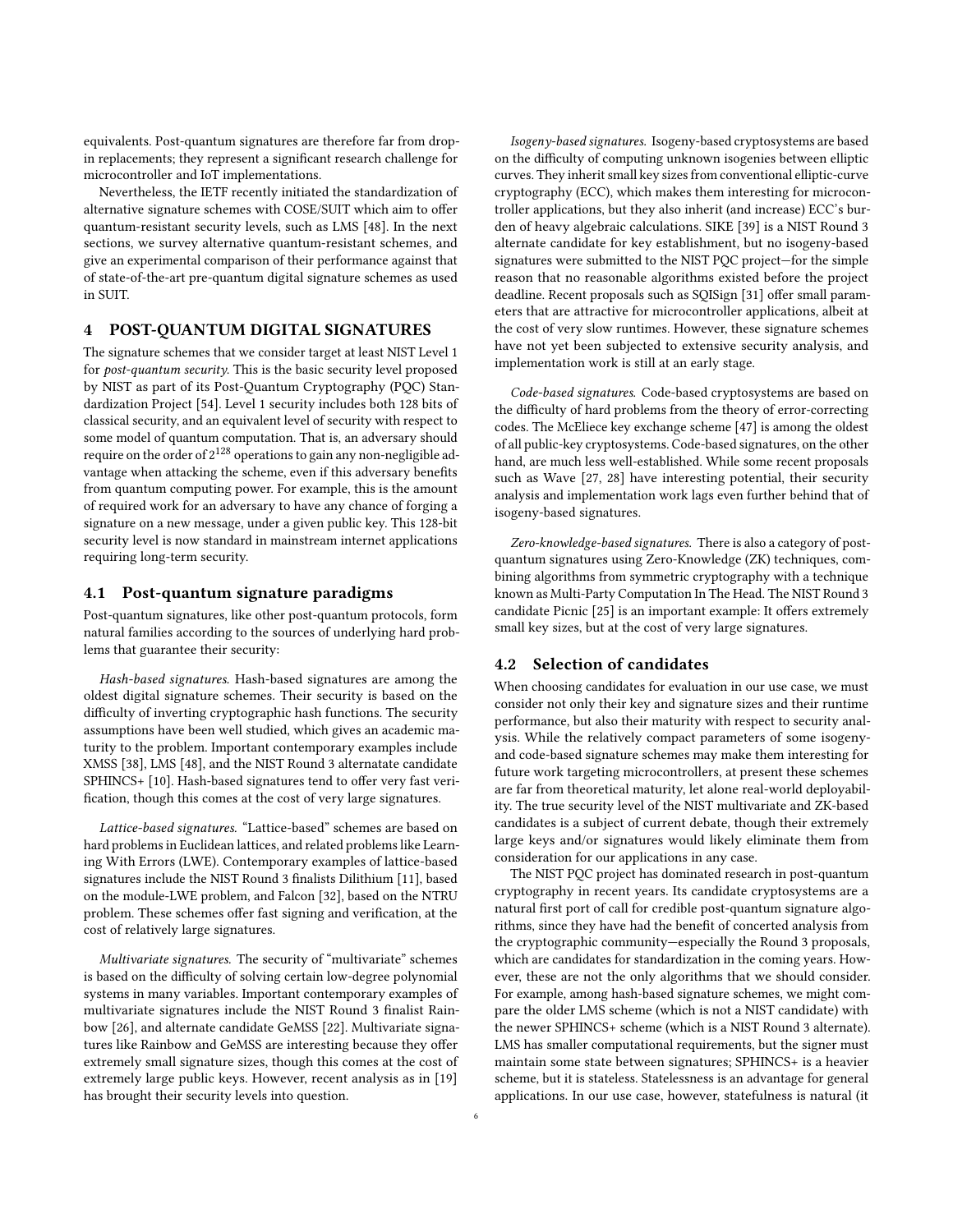corresponds naturally to the version number on the software update), and easier to maintain—so the lighter LMS is a more natural choice.

Post-quantum choices. For the reasons above, we chose to focus our efforts on three post-quantum signature algorithms: LMS, Dilithium, and Falcon, representing the hash-based and latticebased categories. LMS has 60-byte public keys and 4756-byte signatures. Dilithium III, targeting NIST security level 2, has 1312-byte public keys and 2420-byte signatures. Falcon-512, targeting NIST security level 1, has 897-byte public keys and 666-byte signatures.

Pre-quantum choices. To make a meaningful comparison with pre-quantum algorithms, we selected two elliptic-curve schemes: the state-of-the-art Ed25519 [17, 40] scheme, and the historic standard ECDSA based on the secp256 curve [52]. These schemes offer particularly small public keys and signatures—just 32 and 64 bytes, respectively—with an acceptable runtime and memory footprint for applications targeting microcontroller platforms.

# 5 BENCHMARKS

#### 5.1 Hardware Testbed Setup

We carried out our measurements on popular, commercial, off-theshelf IoT hardware. Our chosen platforms are representative of the landscape of modern 32-bit microcontroller architectures, including ARM Cortex-M, Espressif ESP32 and RISC-V:

- a Nordic nRF52840 Development Kit, which provides a typical microcontroller (ARM Cortex-M4) with 256 kB RAM, 1 MB flash, and a 2.4 GHz radio transceiver compatible with both IEEE 802.15.4 and Bluetooth Low-Energy.
- a WROOM-32 board (ESP32 module with the ESP32-D0WDQ6 chip on board), which provides two low-power Xtensa® 32 bit LX6 microprocessors with integrated Wi-Fi and Bluetooth, 520 kB RAM, 448 kB ROM and 16 kB RTC SRAM.
- a Sipeed Longan Nano GD32VF103CBT6 Development Board, which provides a RISC-V 32-bit core with 32 kB RAM and 128 kB flash.

IoT-Lab [8] provides some of the hardware for reproducibility on open access testbeds.

# 5.2 Software Setup

We used RIOT [7] as a base for our benchmarks.

Pre-quantum implementations. We used three different libraries, all currently supported in RIOT.

Ed25519: For Ed25519, we used two libraries: C25519 (provided in [3]) and Monocypher [60]. The C25519 implementation contains constant-time finite-field arithmetic based on public-domain implementations of Bernstein's Curve25519 key exchange [16]. The Monocypher library also provides an implementation of Bernstein's Curve25519 and the Ed25519 signature scheme. One difference between the Monocypher and C25519 implementations is that Monocypher uses precomputed tables to speed up the computation of elliptic curve points. The precomputations are used in the "window method" for scalar multiplication. While this is known to

#### Table 3: Private key, public key, and signature size for each of the evaluated signature schemes.

|              | Algorithm            | Private Key (B) Public Key (B) |      | Signature (B) |
|--------------|----------------------|--------------------------------|------|---------------|
| Pre-quantum  | Ed25519              | 32                             | 32   | 64            |
|              | ECDSA p256           | 32                             | 32   | 64            |
|              | Falcon               | 1281                           | 897  | 666           |
| Post-quantum | Dilithium            | 2528                           | 1312 | 2420          |
|              | <b>LMS (RFC8554)</b> | 64                             | 60   | 4756          |

speed up computations, it also has its drawbacks, as pointed out in [46].

ECDSA: For ECDSA, we used the Intel's Tinycrypt library [4], which is designed for embedded devices. The main goal of this library is to provide cryptographic standards for constrained devices. ECDSA differs from Ed25519 both in some specific details of the signature algorithm and in using the NIST standard p256 curve instead of Curve25519.

Post-quantum implementations. We re-used publicly available code after making some small modifications to fit the hardware requirements.

- LMS: For LMS, we used the Cisco implementation [5], removing calls to malloc (which is not supported by RIOT). For our benchmark, we used the smallest parameters proposed in [48, Section 5] i.e., we use SHA-2 with 256-bit output as the hash function, with tree height 5, and 32 bytes associated with each node.
- Dilithium: Our Dilithium implementation was based on the PQClean implementation [6]. As the Dilithium specification [11, Sec. 3.1] states, the first step in signing and verifying is to expand a random seed given in the public key into a large matrix. For our benchmarks, we prepared two versions of Dilithium:
	- Dynamic Dilithium is the basic PQClean implementation.
	- Static Dilithium is a modification of the PQClean implementation where the matrix is precomputed and stored in the flash memory.

Precomputing and storing the matrix makes signing and verification both faster, though it also (by definition) requires more flash and reduces flexibility, since signatures can only be verified against the flashed key.

Falcon: We used the the Falcon implementation provided by PQClean [6], without any significant structural modifications.

# 5.3 Measurements

Table 3 gives the sizes (in bytes) of the private key, public key, and signature for each of the schemes that we measured.

Tables 4, 5, and 6 present our benchmarking results on three different architectures Cortex-M, ESP32 and RISC-V.

For ease of comparison, all of the tables follow the same format. The upper and lower halves of each table describe the pre- and post-quantum algorithms, respectively. For each scheme and implementation tested, we give the total flash memory (ROM) used by the library; then, for the signing and verification operations we list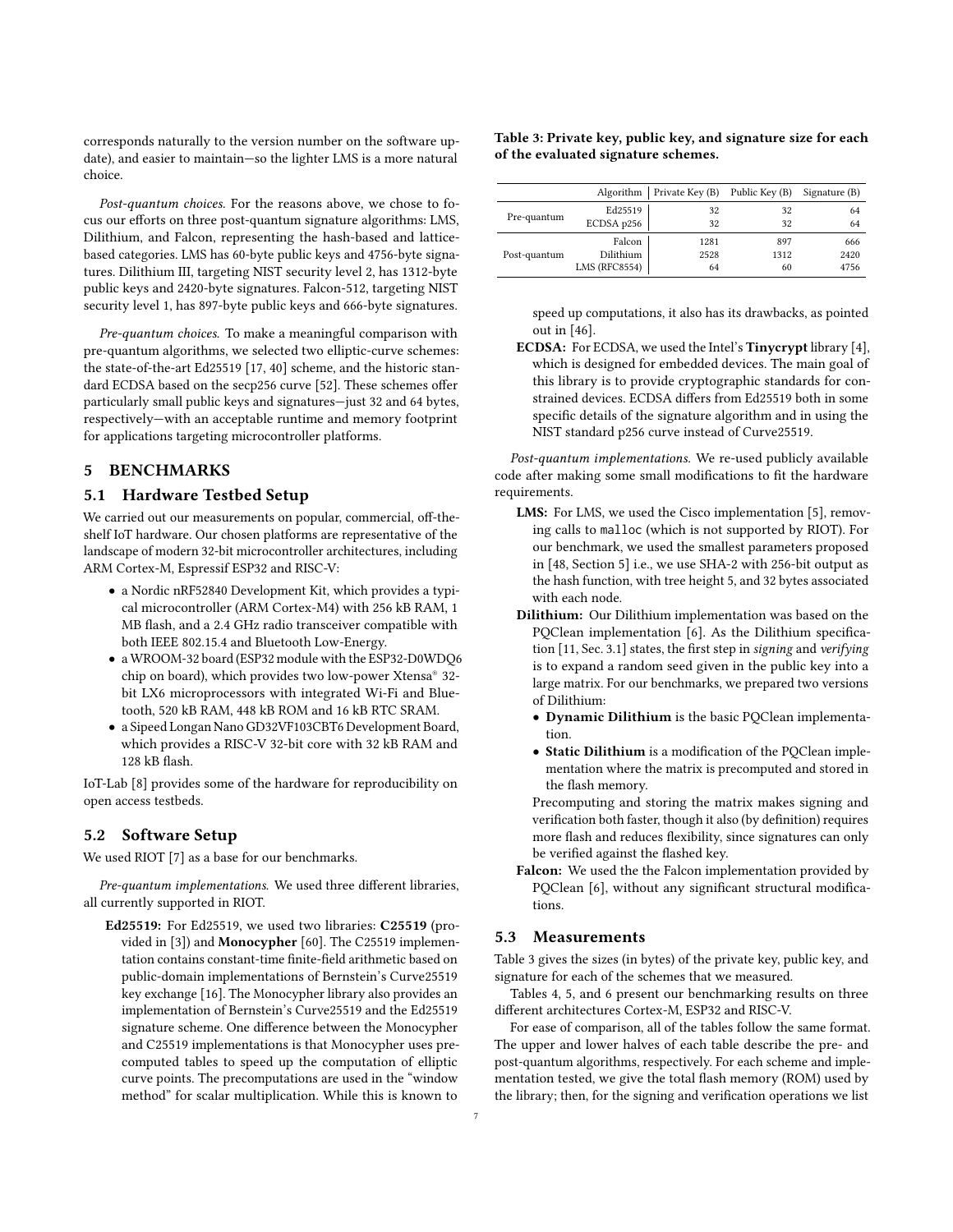|              |                        |              | Sign                        |        |              | Verify |                     |              |
|--------------|------------------------|--------------|-----------------------------|--------|--------------|--------|---------------------|--------------|
|              | Algorithm              | Flash<br>(B) | Time<br>(KiloTicks)<br>(ms) |        | Stack<br>(B) | (ms)   | Time<br>(KiloTicks) | Stack<br>(B) |
| Pre-quantum  | Ed25519 (C25519)       | 5106         | 845                         | 54111  | 1180         | 1953   | 125012              | 1300         |
|              | Ed25519 (Monocypher)   | 13852        | 17                          | 1136   | 1420         | 40     | 2599                | 1936         |
|              | ECDSA p256 (Tinycrypt) | 6498         | 294                         | 18871  | 1084         | 313    | 20037               | 1024         |
| Post-quantum | Falcon                 | 57613        | 1172                        | 75020  | 42240        | 15     | 1004                | 4744         |
|              | Dilithium (Dynamic)    | 11664        | 465                         | 29788  | 51762        | 53     | 3407                | 36058        |
|              | Dilithium (Static)     | 26672        | 135                         | 8655   | 35240        | 23     | 1510                | 19504        |
|              | <b>LMS (RFC8554)</b>   | 12864        | 9224                        | 590354 | 13212        | 123    | 7908                | 1580         |

Table 4: Benchmark of pre/post-quantum signature schemes using an ARM Cortex-M microcontroller (nRF52840 Dev. Kit).

Table 5: Benchmark of pre/post-quantum signature schemes using an Espressif ESP32 microcontroller (WROOM-32 board).

|              |                        |              | Sign                        |        |              | Verify |                     |                     |  |
|--------------|------------------------|--------------|-----------------------------|--------|--------------|--------|---------------------|---------------------|--|
|              | Algorithm              | Flash<br>(B) | Time<br>(KiloTicks)<br>(ms) |        | Stack<br>(B) | (ms)   | Time<br>(KiloTicks) | <b>Stack</b><br>(B) |  |
|              | Ed25519 (C25519)       | 5608         | 921                         | 73690  | 1312         | 2165   | 173205              | 1440                |  |
| Pre-quantum  | Ed25519 (Monocypher)   | 17238        | 21                          | 1709   | 1536         | 60     | 4864                | 2160                |  |
|              | ECDSA p256 (Tinycrypt) | 6869         | 333                         | 26696  | 1296         | 374    | 29948               | 1216                |  |
|              | Falcon                 | 60358        | 1172                        | 93824  | 42504        | 16     | 1322                | 4920                |  |
| Post-quantum | Dilithium (Dynamic)    | 12397        | 87                          | 7036   | 51954        | 43     | 3508                | 36242               |  |
|              | Dilithium (Static)     | 27197        | 121                         | 9694   | 35412        | 21     | 1706                | 19620               |  |
|              | <b>LMS (RFC8554)</b>   | 15177        | 7583                        | 606674 | 13488        | 101    | 8141                | 1808                |  |

Table 6: Benchmark of pre/post-quantum signature schemes using a RISC-V microcontroller (Sipeed Longan Nano board).

|              |                        |                                     | Sign                        |        |              | Verify |                     |                     |
|--------------|------------------------|-------------------------------------|-----------------------------|--------|--------------|--------|---------------------|---------------------|
|              | Algorithm              | Flash<br>$\left( \mathrm{B}\right)$ | Time<br>(KiloTicks)<br>(ms) |        | Stack<br>(B) | (ms)   | Time<br>(KiloTicks) | <b>Stack</b><br>(B) |
|              | Ed25519 (C25519)       | 6024                                | 956                         | 68883  | 1312         | 2242   | 161475              | 1440                |
| Pre-quantum  | Ed25519 (Monocypher)   | 17328                               | 16                          | 1194   | 1376         | 41     | 3013                | 1920                |
|              | ECDSA p256 (Tinycrypt) | 7452                                | 270                         | 19489  | 1224         | 308    | 22192               | 1112                |
|              | Falcon                 | 11122 <sup>1</sup>                  |                             |        |              | 13     | 975                 | 4756                |
| Post-quantum | Dilithium (Dynamic)    |                                     |                             |        |              | –      |                     |                     |
|              | Dilithium (Static)     | 25148 <sup>2</sup>                  |                             |        |              | 17     | 1237                | 19572               |
|              | <b>LMS (RFC8554)</b>   | 15889                               | 9105                        | 655614 | 13352        | 122    | 8808                | 1736                |

<sup>1</sup> Flash only contains the verification algorithms.

<sup>2</sup> Flash contains the verification algorithms and hard-coded keys.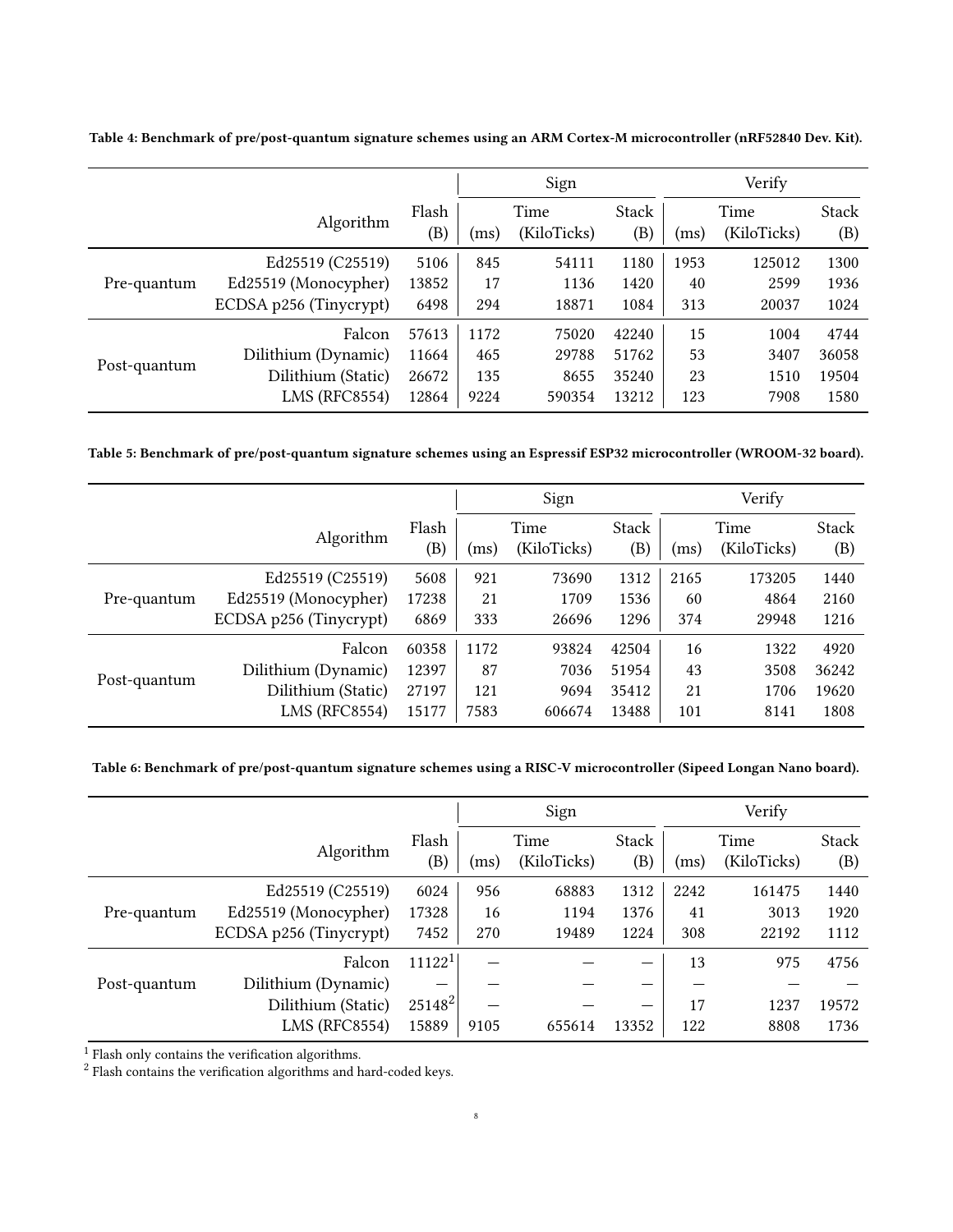the running time in milliseconds as well as in (thousands of) "ticks", which we computed from the hardware clock and time spent. We also report the amount of stack memory required to successfully run the operation.

In Table 4 we see that Monocypher's Ed25519 is the fastest for signing among all the candidates running on the Nordic board; but Falcon is the fastest for signature verification, followed by Static Dilithium.

Table 5 shows that Monocypher's Ed25519 is also the fastest to sign on the WROOM-32 board, while Falcon and Static Dilithium offer the fastest signature verification.

Table 6 gives results on a RISC-V processor. Since the RISC-V board has only 32 kB RAM, the Falcon and Dilithium signing algorithms could not be run. For signature verification, we can see that the post-quantum schemes are substantially faster than the pre-quantum schemes.

# 6 THE IMPACT OF QUANTUM RESISTANCE IN SUIT/COSE

With our empirical results from §5, we can now address the three outstanding questions posed in the introduction of this paper (having already addressed hash functions in §3.2.3).

## 6.1 The cost of post-quantum security

How do post-quantum security costs compare to typical pre-quantum security costs? A toe-to-toe comparison between pre-quantum and post-quantum algorithms must consider public key and signature sizes, running time, and memory requirements.

Table 3 shows that post-quantum algorithms always have larger public key and signature sizes, generally by well over an order of magnitude. Compared with standard elliptic-curve signature schemes, Falcon's public keys are 28× larger and its signatures are 10.4 $\times$  larger; Dilithium's public keys are 41 $\times$  larger than ellipticcurve keys, and its signatures are 38× larger. LMS avoids this spectacular growth in public key sizes, with keys only 1.875× larger than elliptic-curve public keys; but its signatures are a massive 74.3× larger than elliptic-curve signatures.

Looking at running time, as we saw in §5, post-quantum signatures have their advantages and disadvantages. Signature verification is considerably faster across all the IoT devices that we tested. Signing is generally slower. A comparison of the signing algorithms in Table 4 shows that the fastest post-quantum algorithm runs in 135 ms, which is 7.94× slower than Ed25519 (Monocypher). But the tables are turned when we compare signature verification algorithms: The fastest pre-quantum algorithm runs in 40 ms, which is 2.65× slower than post-quantum Falcon. Efficient verification is a required and valuable feature (in all scenarios), but in this setting, it comes at the price of an increase in stack and flash memory.

Looking at memory requirements, we see that post-quantum flash requirements can grow to over  $11\times$  the smallest pre-quantum flash. Similarly, post-quantum algorithms impose a considerable increase in stack memory.

Moving to post-quantum signatures therefore entails an increase in memory resources (stack and flash) and bandwidth (for keys and signatures). However, the verification algorithms are faster than standard pre-quantum algorithms, which means a reduction both in latency and in energy consumption. Ultimately, when choosing between these signature schemes in practice, one must consider the target IoT device, update frequency, and bandwidth usage.

#### 6.2 The cost of post-quantum SUIT/COSE

What is the footprint of quantum-resistant security, relative to typical low-power operating system footprints? To add quantum resistance to SUIT/COSE following the workflow presented in Figure 1, we change the cryptographic algorithms from Ed25519 and SHA256 to Falcon, LMS, or Dilithium, and SHA3-256.

Impact on the SUIT Manifest. In practical terms, what changes in the size of the manifest in Phase 2, is an increase according to the signature size.

For example: Suppose we build a firmware update for RIOT, for the nRF52840dk board (based on a Cortex-M4 microcontroller). The protocol requires publishing the manifest containing the signed hash of the image: That is, we need to publish both the image and the SUIT metadata containing the signature. In §2 we had measured that the SUIT manifest with pre-quantum Ed25519 (or ECDSA) is of a total size of  $419 + 64 = 483$  B. Moving to post-quantum signatures, this total becomes  $419 + 666 = 1085$  B for Falcon,  $419 + 2420 = 2839$ B for Dilithium, and  $419 + 4756 = 5175 B$  for LMS. Comparing these post-quantum sizes with the pre-quantum baseline, we see that post-quantum signatures are  $\approx 2.24 \times$  bigger with Falcon,  $\approx 5.87 \times$ bigger with Dilithium, and  $\approx$  9.84 $\times$  bigger with LMS.

Impact on the SUIT Software Update Performance. In order to grasp the whole picture, one must also consider the crucial aspect of network transfer costs. Based on our results, we evaluate the cost of the entire SUIT software update process in Table 7. We distinguish two main cases, as we did in §3.2.3. In the first, the updated software does not include the cryptographic libraries binary (i.e., these tools are external, e.g., in a bootloader): this corresponds to the column Transfer in Table 7. In the second, the updated software includes the cryptographic libraries binary; the column Transfer w. crypto corresponds to this case.

As we can observe in Table 7, the impact of switching to quantumresistance security level on the SUIT update process varies widely in terms of network transfer costs, ranging from negligible increase ( $1\%$ ) to major impact ( $3\times$  more), depending on the software update use case.

#### 6.3 Post-quantum signatures for IoT

What are the potential alternatives for post-quantum digital signature schemes to secure IoT software updates? There are many possible deployments of IoT, and several possible scenarios for IoT software updates. The authorized maintainer is responsible for updating the firmware, and it is safe to assume that the maintainer has a PC, or equivalent powerful hardware. Hence, the computational burden of signing is not the main concern here. On the other hand, a constrained device will be responsible for signature verification in Phases 3, 4, and 5, as Figure 1 shows. Our primary focus in the cost/benefit analysis is therefore on signature verification, rather than signing.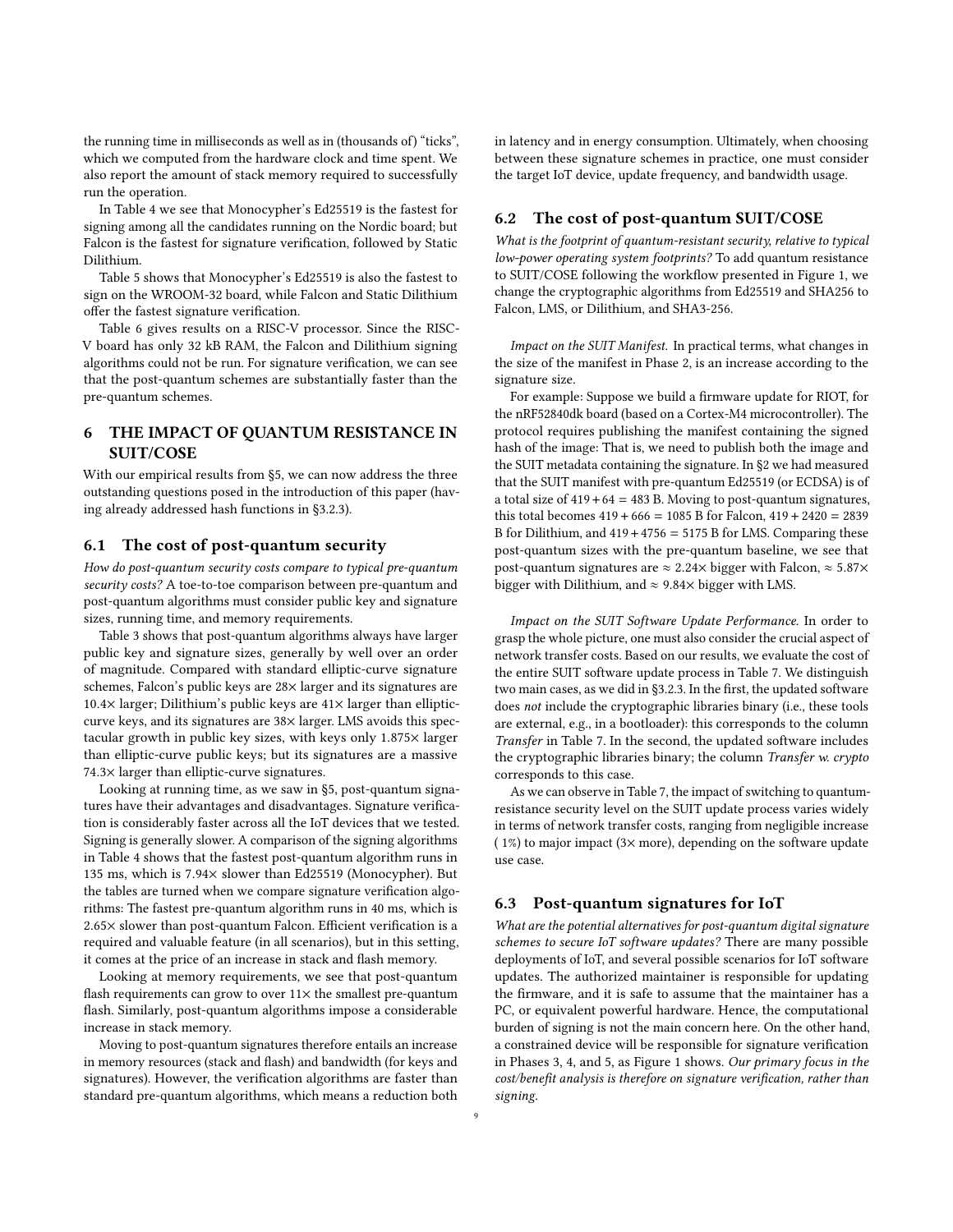| <b>SUIT</b>               | Flash   | Stack   |         | Transfer Transfer w. crypto |
|---------------------------|---------|---------|---------|-----------------------------|
| base w. Ed25519 / SHA256  | 52.4kB  | 16.3kB  | 47kB    | 53kB                        |
| with Falcon / $SHA3-256$  | $+120%$ | $+18%$  | $+1.1%$ | $+120%$                     |
| with LMS / SHA3-256       | $+34%$  | $+1.2%$ | $+9%$   | $+43%$                      |
| with Dilithium / SHA3-256 | $+30%$  | $+210%$ | $+4.3%$ | $+34%$                      |

Table 7: Relative cost increase for SUIT with quantum resistance (on ARM Cortex M-4).

Let us revisit the four prototypical software update categories from §3.2.3, and consider the choice of postquantum signatures for each.

In Cases (1) and (2), the package will contain the software update and the signature. Hence, speed and signature size are more important than flash size. In these cases, Falcon has an advantage over the alternatives we looked at (LMS and Dilithium).

Case (3) is more complicated, with flash playing a much more crucial role. Since we must transfer the update with crypto over a low-power network, the package size has a higher impact on energy costs. As a point of reference, it takes 30s to 1mn to transfer 50kB on a low-power IEEE802.15.4 radio link, depending on the radio link quality, and the network load (assuming non-extreme cases). This is to compare with plus/minus 2s of computation speed difference for signature verification among candidate cryptographic tools, for instance. In this case, as shown in Table 7, LMS presents the best tradeoff between flash size, network transfer costs, verification time, and stack size, amongst the candidates we studied.

In Case (4), the large network transfer costs will overwhelm the other costs, reducing the comparative advantages of one postquantum signature over another.

From a purely cryptographic point of view, given the maturity of hash function cryptanalysis, LMS remains the safest choice. As we briefly explained in §4.2, hash-based problems are quite mature, and have received extensive cryptanalysis from the cryptographic community. In comparison, the security of structured lattice-based schemes like Falcon is less well-understood.

Nevertheless, compared to pre-quantum state of the art, LMS imposes a significant increase in signature size and running time for signing and verifying, which impacts greatly the performance of SUIT; thus, despite its relative lack of maturity, the performance characteristics of Falcon make it extremely tempting for applications with smaller updates.

#### 7 CONCLUSION

In this paper, we have studied experimentally the use of quantumresistant cryptography applied to securing software updates on low-power IoT devices. Taking an open-source implementation of the IETF standard SUIT as concrete case study, we offer a direct comparison of pre-quantum cryptographic schemes (signatures and hashing) against post-quantum cryptographic schemes in the same environment and on the same hardware platforms. We evaluate the cost of upgrading the security level from pre-quantum 128 bit security to NIST Level 1 post-quantum security. To properly analyze the impact of quantum-resistant cryptography schemes in IoT updates, we overviewed and selected candidate schemes, and we compared their performance using three low-power IoT

platforms (ARM Cortex-M, RISC-V, and ESP32) representative of the current landscape of 32-bit microcontrollers. We show that quantum resistance is indeed achievable today on these platforms, and we derive recommendations based on our performance analysis. We also characterize how post-quantum digital signatures take a significant toll on the memory footprint and/or on the network transfer costs incurred in the IoT software update process, compared to pre-quantum schemes.

For future work, the priority remains to stabilize the current versions of post-quantum signatures, and then to push their implementations to common low-power embedded software platforms such as RIOT. Meanwhile, NIST is still determining which candidate schemes might form a new post-quantum signature standard; should new candidates be included in a new call, a new analysis will become necessary.

## ACKNOWLEDGMENTS

H2020 SPARTA and the RIOT-fp project partly funded this work.

#### REFERENCES

- [1] 2002. FIPS PUB 180-2, Secure Hash Standard (SHS). U.S.Department of Commerce/National Institute of Standards and Technology.
- [2] 2016. WIRED Magazine: The Botnet That Broke the Internet Isn't Going Away. [https://www.wired.com/2016/12/botnet-broke-internet-isnt-going-away/.](https://www.wired.com/2016/12/botnet-broke-internet-isnt-going-away/)
- [3] 2017. Curve25519 and Ed25519 for low-memory systems. [https://www.dlbeer.co.](https://www.dlbeer.co.nz/oss/c25519.html)  $nz/oss/c25519$  html.
- [4] 2018. TinyCrypt Cryptographic Library. [https://github.com/01org/tinycrypt.](https://github.com/01org/tinycrypt)
- 2021. LMS Hash-Based Signature Implementation. [https://github.com/cisco/hash](https://github.com/cisco/hash-sigs/)[sigs/.](https://github.com/cisco/hash-sigs/)
- 2021. PQClean. [https://github.com/PQClean/PQClean.](https://github.com/PQClean/PQClean)
- [7] 2021. RIOT Operating System. [http://www.riot-os.org.](http://www.riot-os.org)
- [8] Cedric Adjih et al. 2015. FIT IoT-LAB: A Large Scale Open Experimental IoT Testbed. In IEEE WF-IoT.
- [9] Manos Antonakakis, Tim April, Michael Bailey, Matt Bernhard, Elie Bursztein, Jaime Cochran, Zakir Durumeric, J Alex Halderman, Luca Invernizzi, Michalis Kallitsis, et al. 2017. Understanding the Mirai Botnet. In USENIX.
- [10] Jean-Philippe Aumasson, Daniel J. Bernstein, Ward Beullens, Christoph Dobraunig, Maria Eichlseder, Scott Fluhrer, Stefan-Lukas Gazdag, Andreas Hülsing, Panos Kampanakis, Stefan Kölbl, Tanja Lange, Martin M. Lauridsen, Florian Mentel, Ruben Niederhagen, Christian Rechberger, Joost Rijneveld, Peter Schwabe, and Bas Westerbaan. [n.d.]. SPHINCS+ Stateless hash-based signatures. <https://sphincs.org/>
- [11] Roberto Avanzi, Joppe Bos, Léo Ducas, Eike Kiltz, Tancrède Lepoint, Vadim Lyubashevsky, John M. Schanck, Peter Schwabe, Gregor Seiler, and Damien Stehle. [n.d.]. CRYSTALS/Dilithium. [https://pq-crystals.org/.](https://pq-crystals.org/)
- [12] Emmanuel Baccelli et al. 2018. RIOT: an Open Source Operating System for Low-end Embedded Devices in the IoT. IEEE Internet of Things Journal (2018).
- [13] Josep Balasch et al. 2012. Compact Implementation and Performance Evaluationof Hash Functions in ATtiny Devices. In International Conference on Smart Card Research and Advanced Applications. Springer, 158–172.
- [14] Gustavo Banegas and Daniel J. Bernstein. 2017. Low-Communication Parallel Quantum Multi-Target Preimage Search. In Selected Areas in Cryptography - SAC 2017 - 24th International Conference, Ottawa, ON, Canada, August 16-18, 2017, Revised Selected Papers (Lecture Notes in Computer Science, Vol. 10719), Carlisle Adams and Jan Camenisch (Eds.). Springer, 325–335. [https://doi.org/10.1007/978-](https://doi.org/10.1007/978-3-319-72565-9_16) [3-319-72565-9\\_16](https://doi.org/10.1007/978-3-319-72565-9_16)
- [15] Gustavo Banegas, Daniel J. Bernstein, Iggy van Hoof, and Tanja Lange. 2021. Concrete quantum cryptanalysis of binary elliptic curves. IACR Trans. Cryptogr.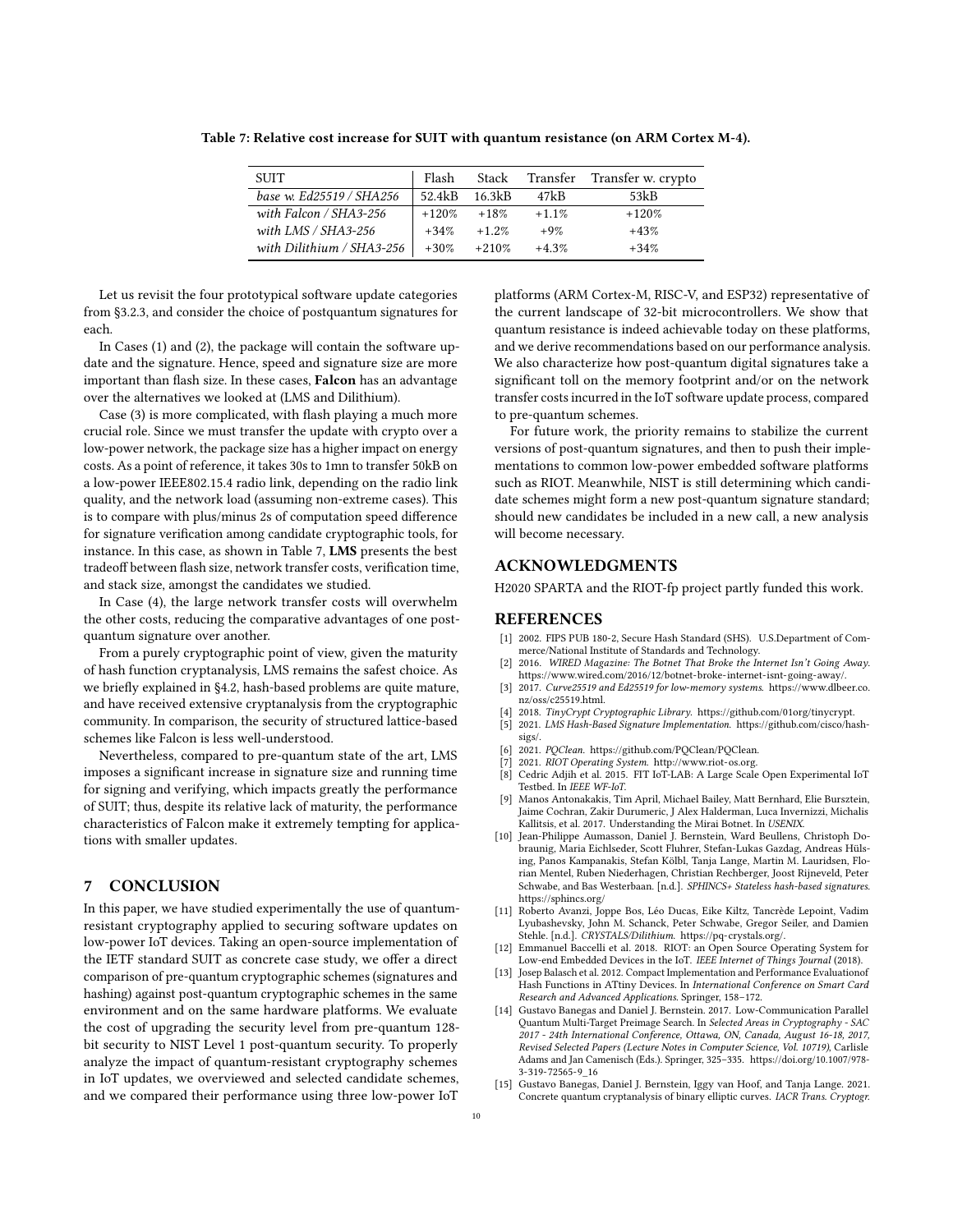Hardw. Embed. Syst. 2021, 1 (2021), 451–472. [https://doi.org/10.46586/tches.v2021.](https://doi.org/10.46586/tches.v2021.i1.451-472) [i1.451-472](https://doi.org/10.46586/tches.v2021.i1.451-472)

- [16] Daniel J Bernstein. 2006. Curve25519: new Diffie-Hellman speed records. In International Workshop on Public Key Cryptography. Springer, 207–228.
- [17] Daniel J. Bernstein, Niels Duif, Tanja Lange, Peter Schwabe, and Bo-Yin Yang. 2012. High-speed high-security signatures. Journal of Cryptographic Engineering 2 (2012), 77–89.
- [18] Guido Bertoni, Joan Daemen, Michaël Peeters, and Gilles Van Assche. 2013. Keccak. In Advances in Cryptology - EUROCRYPT 2013, 32nd Annual International Conference on the Theory and Applications of Cryptographic Techniques, Athens, Greece, May 26-30, 2013. Proceedings (Lecture Notes in Computer Science, Vol. 7881), Thomas Johansson and Phong Q. Nguyen (Eds.). Springer, 313–314. [https:](https://doi.org/10.1007/978-3-642-38348-9_19) [//doi.org/10.1007/978-3-642-38348-9\\_19](https://doi.org/10.1007/978-3-642-38348-9_19)
- [19] Ward Beullens. 2020. Improved Cryptanalysis of UOV and Rainbow. IACR Cryptol. ePrint Arch. 2020 (2020), 1343.<https://eprint.iacr.org/2020/1343>
- [20] Carsten Bormann et al. 2014. RFC 7228: Terminology for constrained node networks. IETF Request For Comments.
- [21] Fabio Campos, Tim Kohlstadt, Steffen Reith, and Marc Stöttinger. 2020. LMS vs XMSS: Comparison of Stateful Hash-Based Signature Schemes on ARM Cortex-M4. In Progress in Cryptology - AFRICACRYPT 2020 - 12th International Conference on Cryptology in Africa, Cairo, Egypt, July 20-22, 2020, Proceedings (Lecture Notes in Computer Science, Vol. 12174), Abderrahmane Nitaj and Amr M. Youssef (Eds.). Springer, 258–277. [https://doi.org/10.1007/978-3-030-51938-4\\_13](https://doi.org/10.1007/978-3-030-51938-4_13)
- [22] Antoine Casanova, Jean-Charles Faugère, Gilles Macario-Rat, Jacques Patarin, Ludovic Perret, and Jocelyn Ryckeghem. [n.d.]. GeMSS: A GrEat Multivariate Short Signature. [https://www-polsys.lip6.fr/Links/NIST/GeMSS.html.](https://www-polsys.lip6.fr/Links/NIST/GeMSS.html)
- [23] Sofía Celi and Thom Wiggers. 2020. KEMTLS: Post-quantum TLS without signatures. [https://blog.cloudflare.com/kemtls-post-quantum-tls-without-signatures/.](https://blog.cloudflare.com/kemtls-post-quantum-tls-without-signatures/)
- [24] André Chailloux, María Naya-Plasencia, and André Schrottenloher. 2017. An Efficient Quantum Collision Search Algorithm and Implications on Symmetric Cryptography. In Advances in Cryptology - ASIACRYPT 2017 - 23rd International Conference on the Theory and Applications of Cryptology and Information Security, Hong Kong, China, December 3-7, 2017, Proceedings, Part II (Lecture Notes in Computer Science, Vol. 10625), Tsuyoshi Takagi and Thomas Peyrin (Eds.). Springer, 211–240. [https://doi.org/10.1007/978-3-319-70697-9\\_8](https://doi.org/10.1007/978-3-319-70697-9_8)
- [25] Melissa Chase, David Derler, Steven Goldfeder, Daniel Kales, Jonathan Katz, Vladimir Kolesnikov, Claudio Orlandi, Sebastian Ramacher, Christian Rechberger, Daniel Slamanig, Xiao Wang, and Greg Zaverucha. [n.d.]. Picnic: A Family of Post-Quantum Secure Digital Signature Algorithms. [https://eprint.iacr.org/2020/1240.](https://eprint.iacr.org/2020/1240)
- [26] Ming-Shing Chen, Jintai Ding, Matthias Kannwischer, Jacques Patarin, Albrecht Petzoldt, Dieter Schmidt, and Bo-Yin Yang. [n.d.]. Rainbow Signature. [https:](https://www.pqcrainbow.org/) [//www.pqcrainbow.org/.](https://www.pqcrainbow.org/)
- [27] Thomas Debris-Alazard, Nicolas Sendrier, and Jean-Pierre Tillich. 2019. Wave: A New Family of Trapdoor One-Way Preimage Sampleable Functions Based on Codes. In Advances in Cryptology - ASIACRYPT 2019 - 25th International Conference on the Theory and Application of Cryptology and Information Security, Kobe, Japan, December 8-12, 2019, Proceedings, Part I (Lecture Notes in Computer Science, Vol. 11921), Steven D. Galbraith and Shiho Moriai (Eds.). Springer, 21–51. [https://doi.org/10.1007/978-3-030-34578-5\\_2](https://doi.org/10.1007/978-3-030-34578-5_2)
- [28] Thomas Debris-Alazard, Nicolas Sendrier, and Jean-Pierre Tillich. [n.d.]. WAVE: A code-based digital signature scheme. [http://wave.inria.fr/en/.](http://wave.inria.fr/en/)
- [29] Christoph Dobraunig, Maria Eichlseder, and Florian Mendel. 2015. Analysis of SHA-512/224 and SHA-512/256. In Advances in Cryptology - ASIACRYPT 2015 - 21st International Conference on the Theory and Application of Cryptology and Information Security, Auckland, New Zealand, November 29 - December 3, 2015, Proceedings, Part II (Lecture Notes in Computer Science, Vol. 9453), Tetsu Iwata and Jung Hee Cheon (Eds.). Springer, 612–630. [https://doi.org/10.1007/978-3-662-](https://doi.org/10.1007/978-3-662-48800-3_25) [48800-3\\_25](https://doi.org/10.1007/978-3-662-48800-3_25)
- [30] Morris Dworkin. 2015. SHA-3 Standard: Permutation-Based Hash and Extendable-Output Functions.<https://doi.org/10.6028/NIST.FIPS.202>
- [31] Luca De Feo, David Kohel, Antonin Leroux, Christophe Petit, and Benjamin Wesolowski. 2020. SQISign: Compact Post-quantum Signatures from Quaternions and Isogenies. In Advances in Cryptology - ASIACRYPT 2020 - 26th International Conference on the Theory and Application of Cryptology and Information Security, Daejeon, South Korea, December 7-11, 2020, Proceedings, Part I (Lecture Notes in Computer Science, Vol. 12491), Shiho Moriai and Huaxiong Wang (Eds.). Springer, 64–93. [https://doi.org/10.1007/978-3-030-64837-4\\_3](https://doi.org/10.1007/978-3-030-64837-4_3)
- [32] Pierre-Alain Fouque, Jeffrey Hoffstein, Paul Kirchner, Vadim Lyubashevsky, Thomas Pornin, Thomas Prest, Thomas Ricosset, Gregor Seiler, William Whyte, and Zhenfei Zhang. [n.d.]. Falcon: Fast-Fourier lattice-based compact signatures over NTRU. [https://falcon-sign.info.](https://falcon-sign.info)
- [33] Ruben Gonzalez, Andreas Hülsing, Matthias J. Kannwischer, Juliane Krämer, Tanja Lange, Marc Stöttinger, Elisabeth Waitz, Thom Wiggers, and Bo-Yin Yang. 2021. Verifying Post-Quantum Signatures in 8 kB of RAM. To appear at PQCrypto 2021. [https://eprint.iacr.org/2021/662.](https://eprint.iacr.org/2021/662)
- [34] Xu Guo, Sinan Huang, Leyla Nazhandali, and Patrick Schaumont. 2010. Fair and comprehensive performance evaluation of 14 second round SHA-3 ASIC implementations. In The Second SHA-3 Candidate Conference. Citeseer.
- [35] Adrian Herrmann. [n.d.]. The Challenge of Security in IoT A Study of Cryptographic Sponge Functions and an Implementation for RIOT. [https:](https://github.com/emmanuelsearch/Keccak-Bachelor-Thesis/raw/main/thesis.pdf) [//github.com/emmanuelsearch/Keccak-Bachelor-Thesis/raw/main/thesis.pdf.](https://github.com/emmanuelsearch/Keccak-Bachelor-Thesis/raw/main/thesis.pdf)
- [36] Huston Collins. [n.d.]. Why TinyML is a giant opportunity. [https://venturebeat.](https://venturebeat.com/2020/01/11/why-tinyml-is-a-giant-opportunity/) [com/2020/01/11/why-tinyml-is-a-giant-opportunity/](https://venturebeat.com/2020/01/11/why-tinyml-is-a-giant-opportunity/)
- [37] Thomas Häner, Samuel Jaques, Michael Naehrig, Martin Roetteler, and Mathias Soeken. 2020. Improved Quantum Circuits for Elliptic Curve Discrete Logarithms. In Post-Quantum Cryptography - 11th International Conference, PQCrypto 2020, Paris, France, April 15-17, 2020, Proceedings (Lecture Notes in Computer Science, Vol. 12100), Jintai Ding and Jean-Pierre Tillich (Eds.). Springer, 425–444. [https:](https://doi.org/10.1007/978-3-030-44223-1_23) [//doi.org/10.1007/978-3-030-44223-1\\_23](https://doi.org/10.1007/978-3-030-44223-1_23)
- [38] Andreas Hülsing, Denis Butin, Stefan-Lukas Gazdag, Joost Rijneveld, and Aziz Mohaisen. 2018. RFC 8391: XMSS: eXtended Merkle Signature Scheme. IETF Request for Comments.<https://tools.ietf.org/html/rfc8391>
- [39] David Jao, Reza Azarderakhsh, Matthew Campagna, Craig Costello, Luca De Feo, Basil Hess, Aaron Hutchinson, Amir Jalali, Koray Karabina, Brian Koziel, Brian LaMacchia, Patrick Longa, Michael Naehrig, Geovandro Pereira, Joost Renes, Vladimir Soukharev, and David Urbanik. [n.d.]. SIKE – Supersingular Isogeny Key Encapsulation. [https://sike.org/.](https://sike.org/)
- [40] S. Josefsson and I. Liusvaara. 2017. Edwards-Curve Digital Signature Algorithm (EdDSA). RFC 8032.<http://www.ietf.org/rfc/rfc8032.txt>
- [41] Bernhard Jungk and Jurgen Apfelbeck. 2011. Area-efficient FPGA implementations of the SHA-3 finalists. In 2011 International Conference on Reconfigurable Computing and FPGAs. IEEE, 235–241.
- [42] Matthias J. Kannwischer, Joost Rijneveld, Peter Schwabe, and Ko Stoffelen. [n.d.]. PQM4: Post-quantum crypto library for the ARM Cortex-M4. [https://github.](https://github.com/mupq/pqm4) [com/mupq/pqm4.](https://github.com/mupq/pqm4)
- [43] Jens-Peter Kaps et al. 2011. Lightweight implementations of SHA-3 candidates on FPGAs. In International Conference on Cryptology in India. Springer, 270–289.
- [44] YoungBeom Kim, Hojin Choi, and Seog Chung Seo. 2020. Efficient implementation of SHA-3 hash function on 8-bit AVR-based sensor nodes. In International Conference on Information Security and Cryptology. Springer, 140–154.
- [45] Kris Kwiatkowski and Luke Valenta. 2019. The TLS Post-Ouantum Experiment. [https://blog.cloudflare.com/the-tls-post-quantum-experiment/.](https://blog.cloudflare.com/the-tls-post-quantum-experiment/)
- [46] Patrick Longa and Catherine H. Gebotys. 2009. Novel Precomputation Schemes for Elliptic Curve Cryptosystems. In Applied Cryptography and Network Security, 7th International Conference, ACNS 2009, Paris-Rocquencourt, France, June 2-5, 2009. Proceedings (Lecture Notes in Computer Science, Vol. 5536), Michel Abdalla, David Pointcheval, Pierre-Alain Fouque, and Damien Vergnaud (Eds.). 71–88. [https://doi.org/10.1007/978-3-642-01957-9\\_5](https://doi.org/10.1007/978-3-642-01957-9_5)
- [47] Robert J McEliece. 1978. A public-key cryptosystem based on algebraic. DSN Progress Report 42-44 (1978), 114–116.
- [48] David McGrew, Michael Curcio, and Scott Fluhrer. 2019. RFC 8554: Leighton-Micali Hash-Based Signatures. IETF Request for Comments. [https://tools.ietf.](https://tools.ietf.org/html/rfc8554) [org/html/rfc8554](https://tools.ietf.org/html/rfc8554)
- [49] Brendan Moran, Hannes Tschofenig, and Henk Birkholz. 2021. A Manifest Information Model for Firmware Updates in IoT Devices. Internet-Draft draft-ietf-suitinformation-model-12. Internet Engineering Task Force. [https://datatracker.ietf.](https://datatracker.ietf.org/doc/html/draft-ietf-suit-information-model-12) [org/doc/html/draft-ietf-suit-information-model-12](https://datatracker.ietf.org/doc/html/draft-ietf-suit-information-model-12) Work in Progress.
- [50] Brendan Moran, Hannes Tschofenig, Henk Birkholz, and Koen Zandberg. 2021. A CBOR-based Serialization Format for the Software Updates for Internet of Things (SUIT) Manifest. Internet-Draft draft-ietf-suit-manifest-12. Internet Engineering Task Force.<https://datatracker.ietf.org/doc/html/draft-ietf-suit-manifest-12> Work in Progress.
- [51] Brendan Moran, Hannes Tschofenig, David Brown, and Milosch Meriac. 2021. A Firmware Update Architecture for Internet of Things. RFC 9019. [https:](https://doi.org/10.17487/RFC9019) [//doi.org/10.17487/RFC9019](https://doi.org/10.17487/RFC9019)
- [52] National Institute of Standards and Technology. [n.d.]. FIPS186-4: Digital Signature Standard (DSS). [https://doi.org/10.6028/NIST.FIPS.186-4.](https://doi.org/10.6028/NIST.FIPS.186-4)
- [53] Lily Hay Newman. 2018. Inside the Unnerving Supply Chain Attack That Corrupted CCleaner. Wired (2018).
- [54] NIST. [n.d.]. Post-Quantum Cryptography Project. [https://csrc.nist.gov/projects/](https://csrc.nist.gov/projects/post-quantum-cryptography) [post-quantum-cryptography.](https://csrc.nist.gov/projects/post-quantum-cryptography)
- [55] Jim Schaad. 2017. CBOR Object Signing and Encryption (COSE). RFC 8152. <https://doi.org/10.17487/RFC8152>
- [56] Peter Schwabe, Douglas Stebila, and Thom Wiggers. 2020. Post-Quantum TLS Without Handshake Signatures. In CCS '20: 2020 ACM SIGSAC Conference on Computer and Communications Security, Virtual Event, USA, November 9-13, 2020, Jay Ligatti, Xinming Ou, Jonathan Katz, and Giovanni Vigna (Eds.). ACM, 1461– 1480.<https://doi.org/10.1145/3372297.3423350>
- [57] Peter W. Shor. 1994. Algorithms for Quantum Computation: Discrete Logarithms and Factoring. In 35th Annual Symposium on Foundations of Computer Science, Santa Fe, New Mexico, USA, 20-22 November 1994. IEEE Computer Society, 124–134. <https://doi.org/10.1109/SFCS.1994.365700>
- [58] Dimitrios Sikeridis, Panos Kampanakis, and Michael Devetsikiotis. 2020. Post-Quantum Authentication in TLS 1.3: A Performance Study. In 27th Annual Network and Distributed System Security Symposium, NDSS 2020, San Diego, California, USA, February 23-26, 2020. The Internet Society.